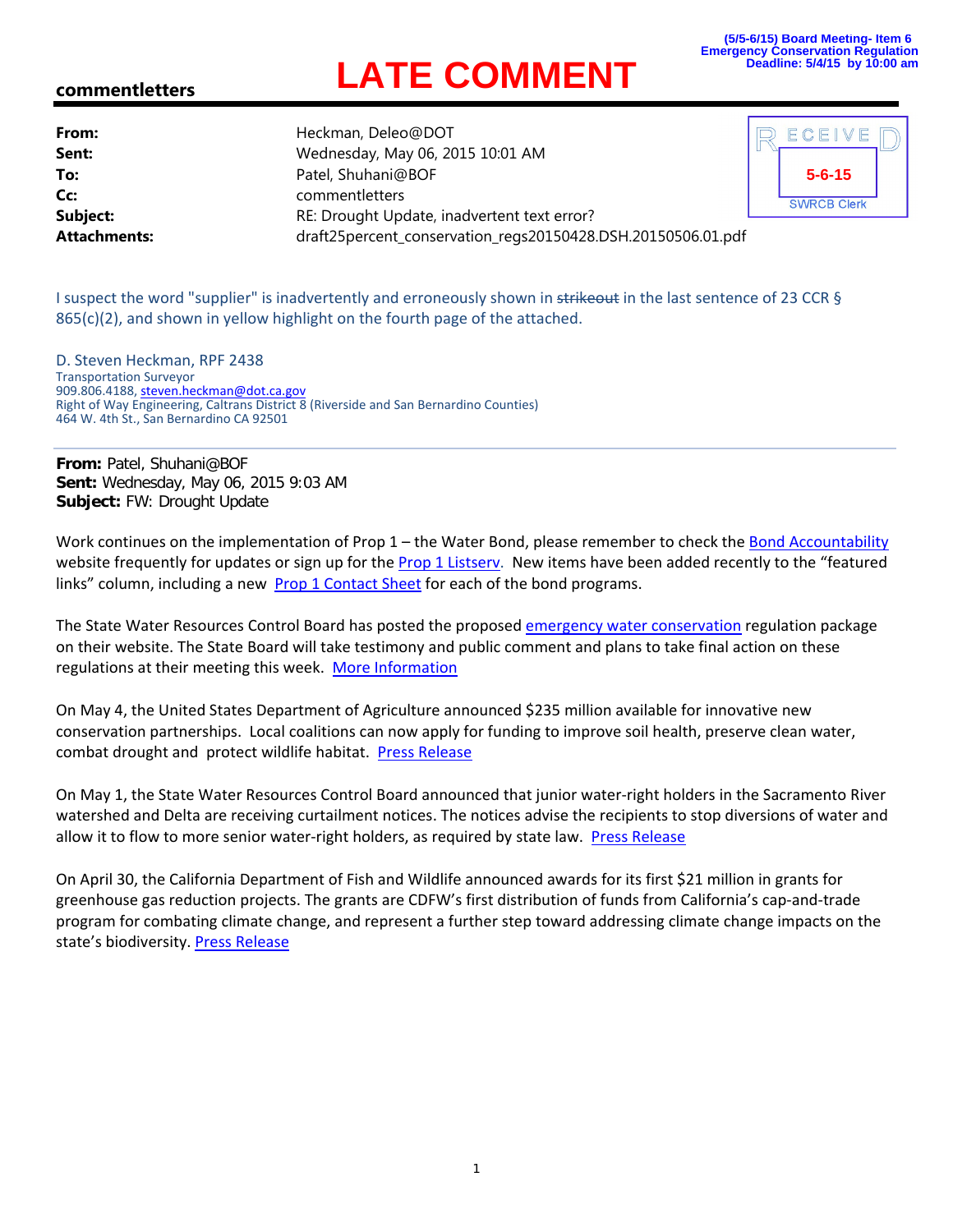## **PROPOSED TEXT OF EMERGENCY REGULATION**

## **Article 22.5. Drought Emergency Water Conservation.**

Sec. 863. Findings of Drought Emergency.

(a) The State Water Resources Control Board finds as follows:

(1) On January 17, 2014, the Governor issued a proclamation of a state of emergency under the California Emergency Services Act based on drought conditions;

(2) On April 25, 2014, the Governor issued a proclamation of a continued state of emergency under the California Emergency Services Act based on continued drought conditions;

(3) On April 1, 2015, the Governor issued an Executive Order that, in part, directs the State Board to impose restrictions on water suppliers to achieve a statewide 25 percent reduction in potable urban usage through February 28, 2016; require commercial, industrial, and institutional users to implement water efficiency measures; prohibit irrigation with potable water of ornamental turf in public street medians; and prohibit irrigation with potable water outside newly constructed homes and buildings that is not delivered by drip or microspray systems;

(34) The drought conditions that formed the basis of the Governor's emergency proclamations continue to exist;

(45) The present year is critically dry and has been immediately preceded by two or more consecutive below normal, dry, or critically dry years; and

(56) The drought conditions will likely continue for the foreseeable future and additional action by both the State Water Resources Control Board and local water suppliers will likely be necessary to prevent waste and unreasonable use of water and to further promote conservation.

Authority: Section 1058.5, Water Code.

References: Cal. Const., Art.,  $X \S 2$ ; Sections 102, 104, and 105, and 275, Water Code; *Light v. State Water Resources Control Board* (2014) 226 Cal.App.4th 1463.

Sec. 864. End-User Requirements in Promotion of Water Conservation.

(a) To prevent the waste and unreasonable use of water and to promote water conservation, each of the following actions is prohibited, except where necessary to address an immediate health and safety need or to comply with a term or condition in a permit issued by a state or federal agency:

(1) The application of potable water to outdoor landscapes in a manner that causes runoff such that water flows onto adjacent property, non-irrigated areas, private and public walkways, roadways, parking lots, or structures;

(2) The use of a hose that dispenses potable water to wash a motor vehicle, except where the hose is fitted with a shut-off nozzle or device attached to it that causes it to cease dispensing water immediately when not in use;

(3) The application of potable water to driveways and sidewalks; and

(4) The use of potable water in a fountain or other decorative water feature, except where the water is part of a recirculating system;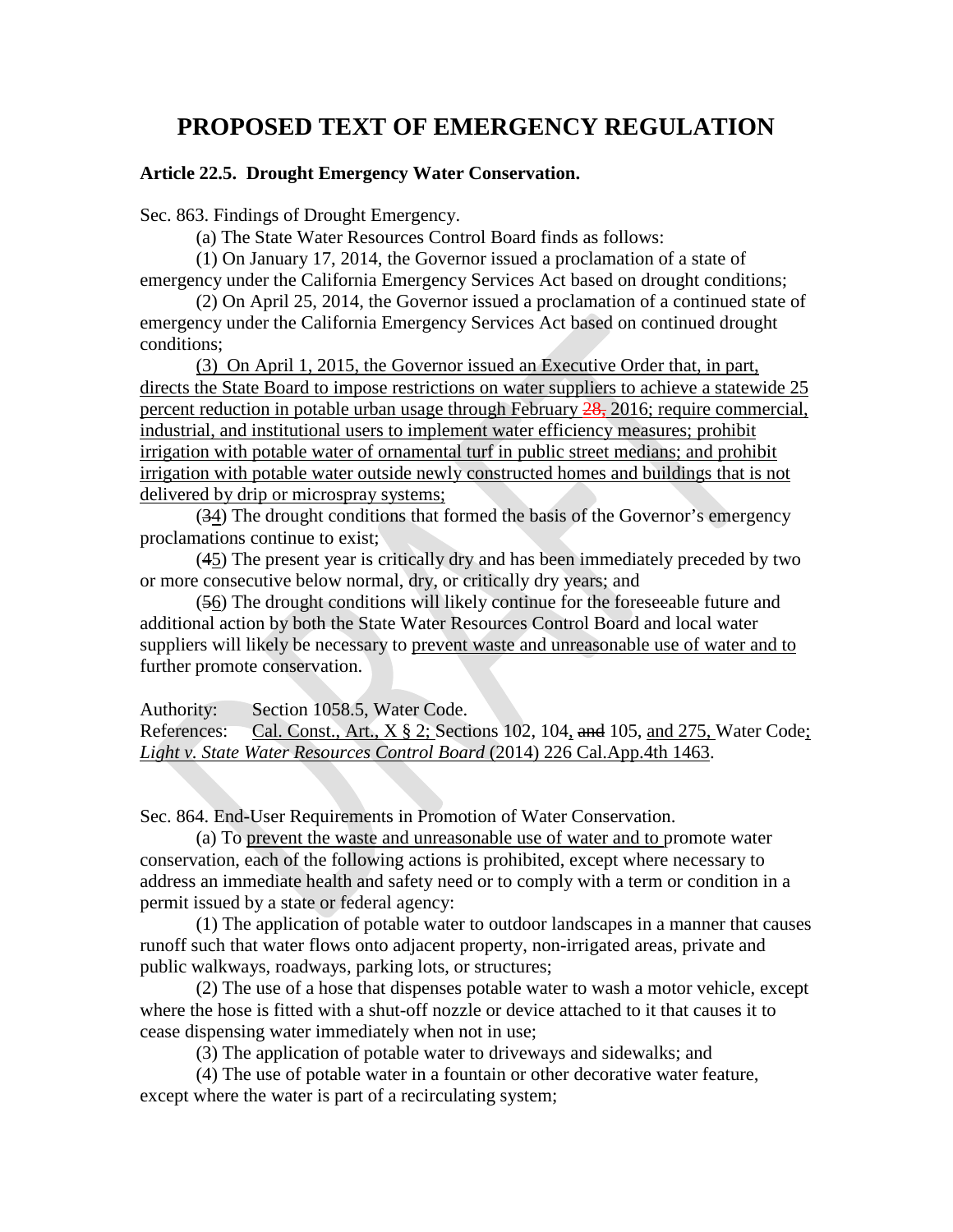(5) The application of potable water to outdoor landscapes during and within 48 hours after measurable rainfall; and

(6) The serving of drinking water other than upon request in eating or drinking establishments, including but not limited to restaurants, hotels, cafes, cafeterias, bars, or other public places where food or drink are served and/or purchased.;

(7) The irrigation with potable water of ornamental turf on public street medians; and

(8) The irrigation with potable water of landscapes outside of newly constructed homes and buildings that is not delivered by drip or microspray systemsin a manner inconsistent with regulations or other requirements established by the California Building Standards Commission.

(b) To promote water conservation, operators of hotels and motels shall provide guests with the option of choosing not to have towels and linens laundered daily. The hotel or motel shall prominently display notice of this option in each guestroom using clear and easily understood language.

(c) Immediately upon this subdivision taking effect, all commercial, industrial and institutional properties that use a water supply any portion of which is from a source other than not served by a water supplier meeting the requirements of Water Code section 10617 or section 350 subject to section 865shall either:

(1) Limit outdoor irrigation of ornamental landscapes or turf with potable water to no more than two days per week; or

(2) Reduce potable water usage by 25 percent for the months of June 2015 through February 2016 as compared to the amount used for the same months in 2013.

(cd) The taking of any action prohibited in subdivision (a) or the failure to take any action required in subdivisions (b) or  $(c)$ , in addition to any other applicable civil or criminal penalties, is an infraction, punishable by a fine of up to five hundred dollars (\$500) for each day in which the violation occurs. The fine for the infraction is in addition to, and does not supersede or limit, any other remedies, civil or criminal.

Authority: Section 1058.5, Water Code.

References: Cal. Const., Art., X § 2; Sections 102, 104, and 105, 275, 350, and 10617, Water Code; *Light v. State Water Resources Control Board* (2014) 226 Cal.App.4th 1463.

Sec. 865. Mandatory Actions by Water Suppliers.

- (a) As used in this section:
	- (1) "Distributor of a public water supply" has the same meaning as under section 350 of the Water Code.
	- (2) "R-GPCD" means residential gallons per capita per day.
	- (3) "Total potable water production" means all potable water that enters into a water supplier's distribution system, excluding water placed into storage and not withdrawn for use during the reporting period, or water exported outsider the supplier's service area.

(4) The term "uUrban water supplier," when used in this section, refers tomeans a supplier that meets the definition set forth in Water Code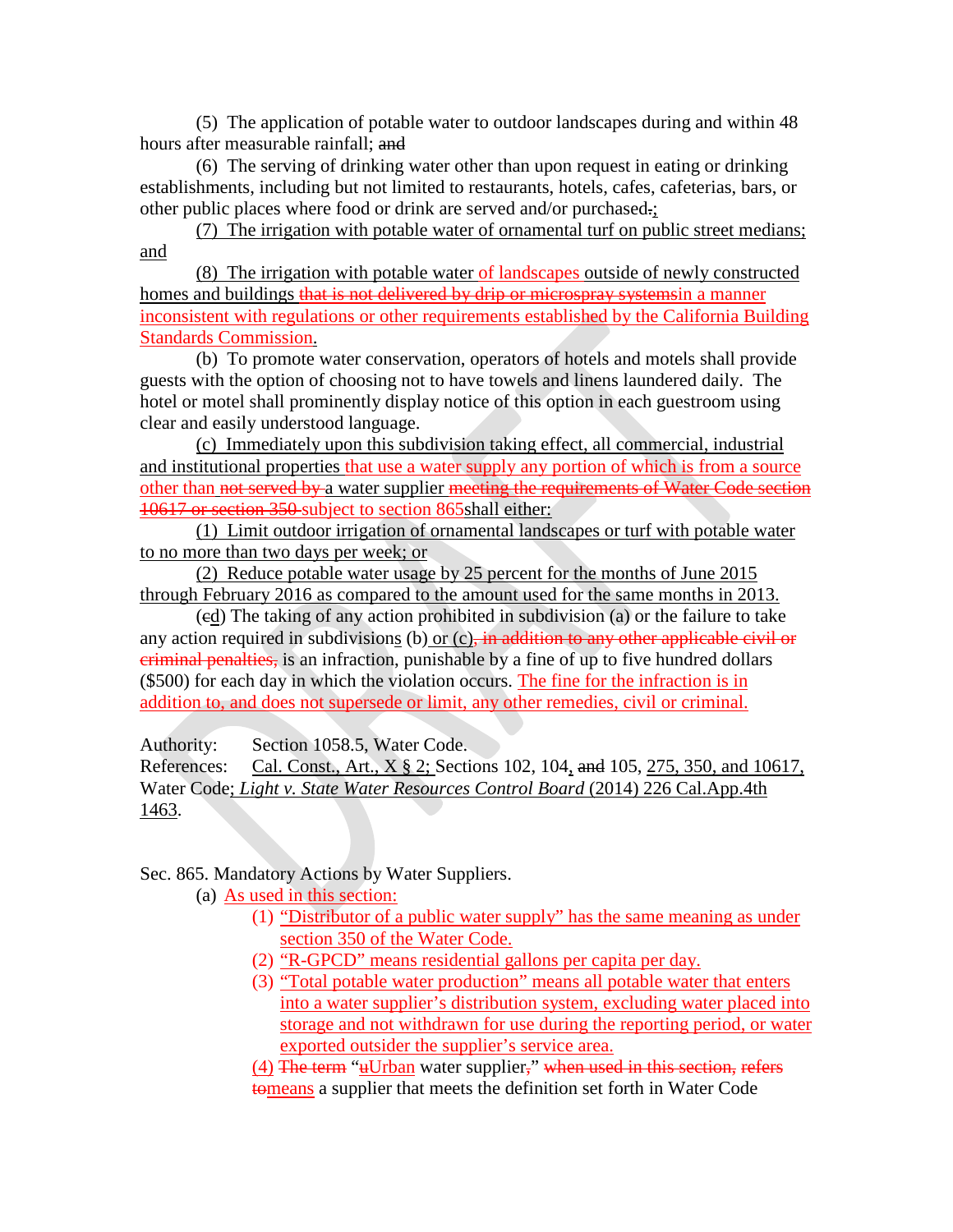section 10617, except it does not refer to suppliers when they are functioning solely in a wholesale capacity, but does apply to suppliers when they are functioning in a retail capacity.

(b)(1) To promote water conservation, each urban water supplier shall implement all requirements and actions of the stage of its water shortage contingency plan that imposes includes mandatory restrictions on the number of days that outdoor irrigation of ornamental landscapes or turf with potable water is allowed, or shall amend its water shortage contingency plan to include mandatory restrictions on the number of days that outdoor irrigation of ornamental landscapes or turf with potable water is allowed and implement these restrictions within forty-five (45) days. Urban water suppliers with approved alternate plans as described in subdivision (b)(2) are exempted from this requirement.

(2) An urban water supplier may submit a request to the Executive Director for approval of an alternate plan that includes allocation-based rate structures that satisfies the requirements of chapter 3.4 (commencing with section 370) of division 1 of the Water Code, and the Executive Director may approve such an alternate plan upon determining that the rate structure, in conjunction with other measures, achieves a level of conservation that would be superior to that achieved by implementing limitations on outdoor irrigation of ornamental landscapes or turf with potable water by the persons it serves to no more than two days per week.

(c) To promote water conservation, each urban water supplier that does not have a water shortage contingency plan that restricts the number of days that outdoor irrigation of ornamental landscapes and turf with potable water is allowed, or has been notified by the Department of Water Resources that its water shortage contingency plan does not meet the requirements of Water Code section 10632 shall, within forty-five (45) days, limit outdoor irrigation of ornamental landscapes or turf with potable water by the persons it serves to no more than two days per week.

(db) In furtherance of the promotion of water conservation each urban water supplier shall:

(1) Provide prompt notice to a customer whenever the supplier obtains information that indicates that a leak may exist within the end-user's exclusive control.

(2) Prepare and submit to the State Water Resources Control Board by the  $15<sup>th</sup>$  of each month a monitoring report on forms provided by the Board. The monitoring report shall include the amount of potable water the urban water supplier produced, including water provided by a wholesaler, in the preceding calendar month and shall compare that amount to the amount produced in the same calendar month in 2013. The monitoring report shall specify the population served by the urban water supplier, the percentage of water produced that is used for the residential sector, descriptive statistics on water conservation compliance and enforcement efforts, and the number of days that outdoor irrigation is allowed, and monthly commercial sector use, monthly industrial sector use, and **monthly** institutional sector use. The monitoring report shall also estimate the gallons of water per person per day used by the residential customers it serves.

(c)(1) To prevent the waste and unreasonable use of water and to meet the requirements of the Governor's April 1, 2015 Executive Order, each urban water supplier shall reduce its total potable water production by the percentage identified as its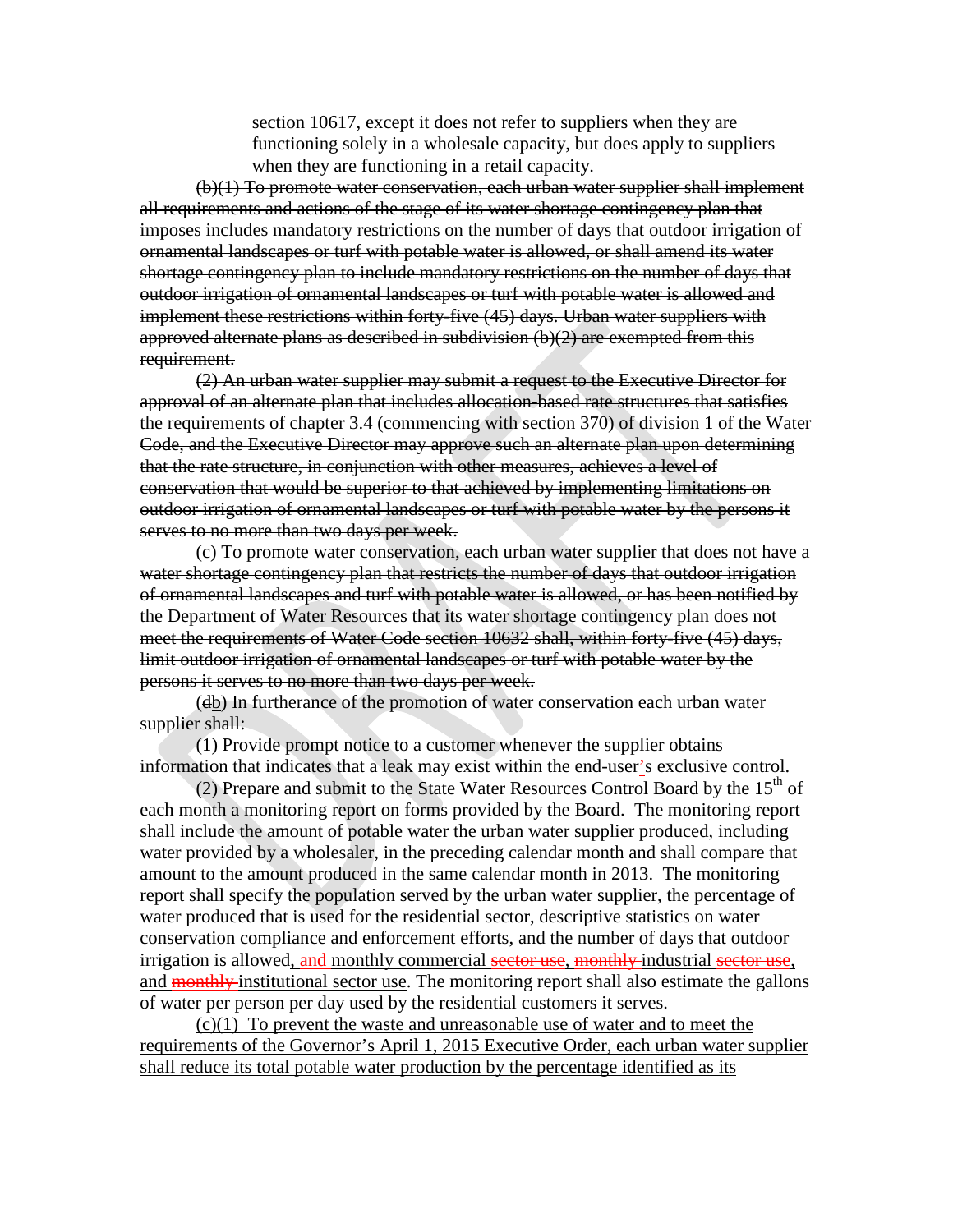conservation standard in this subdivision. Each urban water supplier's conservation standard considers its service area's relative per capita water usage.

(2) Each urban water supplier whose source of supply does not include groundwater or water imported from outside the hydrologic region in which the water supplier is located, and that received average annual precipitation in has a minimum of four years' reserved supply available may<del>, notwithstanding its average July-September</del> 2014 R-GPCD, submit forto the Executive Director for approval a request that, in lieu of the reduction that would otherwise be required under paragraphs (3) through (10), the urban water supplier shall to reduce its total potable water  $\frac{1}{4}$  uses the percent for each month as compared to the amount used in the same month in 2013. Any such request shall be accompanied by information showing that the supplier's sources of supply do not include groundwater or water imported from outside the hydrologic region and that the supplier's service area received average annual precipitation in 2014 supplier has a minimum of four years' reserved supply available.

(3) Each urban water supplier whose average July-September 2014 R-GPCD was less than 65 shall reduce its total potable water usageproduction by 8 percent for each month as compared to the amount used in the same month in 2013.

(4) Each urban water supplier whose average July-September 2014 R-GPCD was between 65 or more but less than 80and 79.9 shall reduce its total potable water usageproduction by 12 percent for each month as compared to the amount used in the same month in 2013.

(5) Each urban water supplier whose average July-September 2014 R-GPCD was between 80 or more but less than 95 and 94.9 shall reduce its total potable water usageproduction by 16 percent for each month as compared to the amount used in the same month in 2013.

(6) Each urban water supplier whose average July-September 2014 R-GPCD was between 95 or more but less than 110and 109.9 shall reduce its total potable water usageproduction by 20 percent for each month as compared to the amount used in the same month in 2013.

(7) Each urban water supplier whose average July-September 2014 R-GPCD was between 110 or more but less than 130 and 129.9 shall reduce its total potable water usageproduction by 24 percent for each month as compared to the amount used in the same month in 2013.

(8) Each urban water supplier whose average July-September 2014 R-GPCD was between 130 or more but less than 170and 169.9 shall reduce its total potable water usageproduction by 28 percent for each month as compared to the amount used in the same month in 2013.

(9) Each urban water supplier whose average July-September 2014 R-GPCD was between 170 or more but less than 215and 214.9 shall reduce its total potable water usageproduction by 32 percent for each month as compared to the amount used in the same month in 2013.

(10) Each urban water supplier whose average July-September 2014 R-GPCD was greater than 215 or more shall reduce its total potable water usageproduction by 36 percent for each month as compared to the amount used in the same month in 2013.

(d)(1) Beginning June 1, 2015, each urban water supplier shall comply with the conservation standard specified in subdivision (c).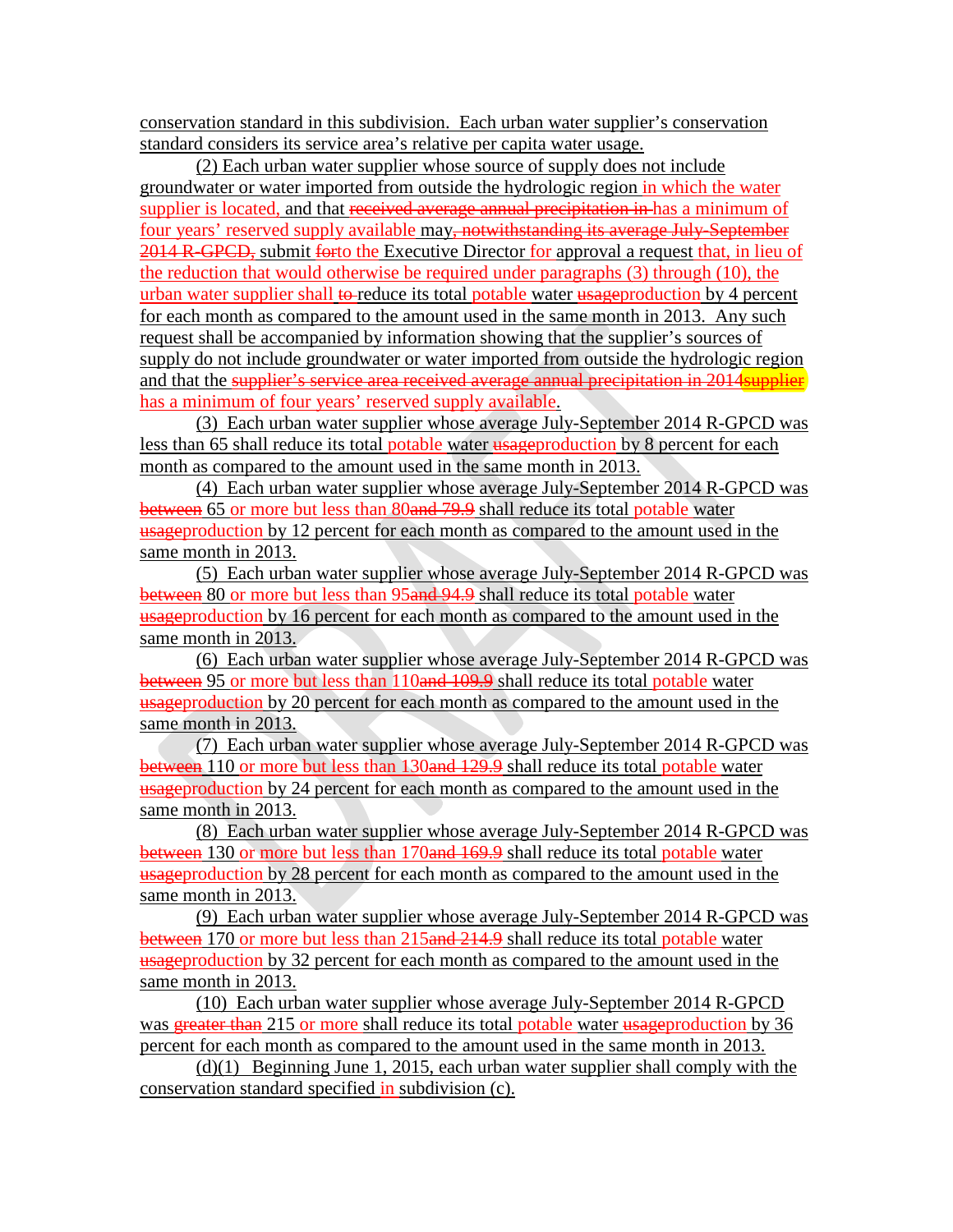(2) Compliance with the requirements of this subdivision shall be measured monthly and assessed on a cumulative basis.

(e) Each urban water supplier that servesprovides 20 percent or more of its total potable water production for commercial agricultural use meeting the definition of Government Code section 51201, subdivision  $(a b)$  may subtract the amount of water supplied for commercial agricultural use from its potable water production total, provided that the supplier complies with the Agricultural Water Management Plan requirement of paragraph 12 of the April 1, 2015 Executive Order. Each urban water supplier that serves 20 percent or more of its total potable water production for commercial agricultural use meeting the definition of Government Code section 51201, subdivision  $(a b)$  shall certify that the agricultural uses it serves meet the definition of Government Code section  $51201$ , subdivision ( $ab$ ), and shall report its total potable water production pursuant to subdivision (b)(2), identifying the total amount of water supplied for commercial agricultural use.

 $(ef)(1)$  To prevent waste and unreasonable use of water and to promote water conservation, each distributor of a public water supply, as defined in Water Code section 350, that is not an urban water supplier shall, within forty-five (45) days, take one or more of the following actions:

(1A) Limit outdoor irrigation of ornamental landscapes or turf with potable water by the persons it serves to no more than two days per week; or

(2B) Implement another mandatory conservation measure or measures intended to achieve a 2025 percent reduction in potable water consumption by the persons it serves relative to the amount consumed in 2013.

(2) Each distributor of a public water supply, as defined in Water Code section 350, that is not an urban water supplier shall submit a report by December 15, 2015, on a form provided by the Board, that includes: either confirms compliance with subdivision  $(f)(1)(A)$  or identifies  $\div$ 

(A) total potable water production, by month, from June through November, 2015, and total potable water production, by month, for June through November  $2013\div$  or

(B) Confirmation that the distributor limited outdoor irrigation of ornamental landscapes or turf with potable water by the persons it serves to no more than two days per week.

Authority: Section 1058.5, Water Code.

References: Cal. Const., Art., X § 2; Sections 102, 104, 105, 275, 350, 1846, 10617 and 10632, Water Code; *Light v. State Water Resources Control Board* (2014) 226 Cal.App.4th 1463.

Sec. 866. Additional Conservation Tools.

(a)(1) To prevent the waste and unreasonable use of water and to promote conservation, when a water supplier does not meet its conservation standard required by section 865 the Executive Director, or histhe Executive Director's designee, may issue conservation orders requiring additional actions by the supplier to come into compliance with its conservation standard.